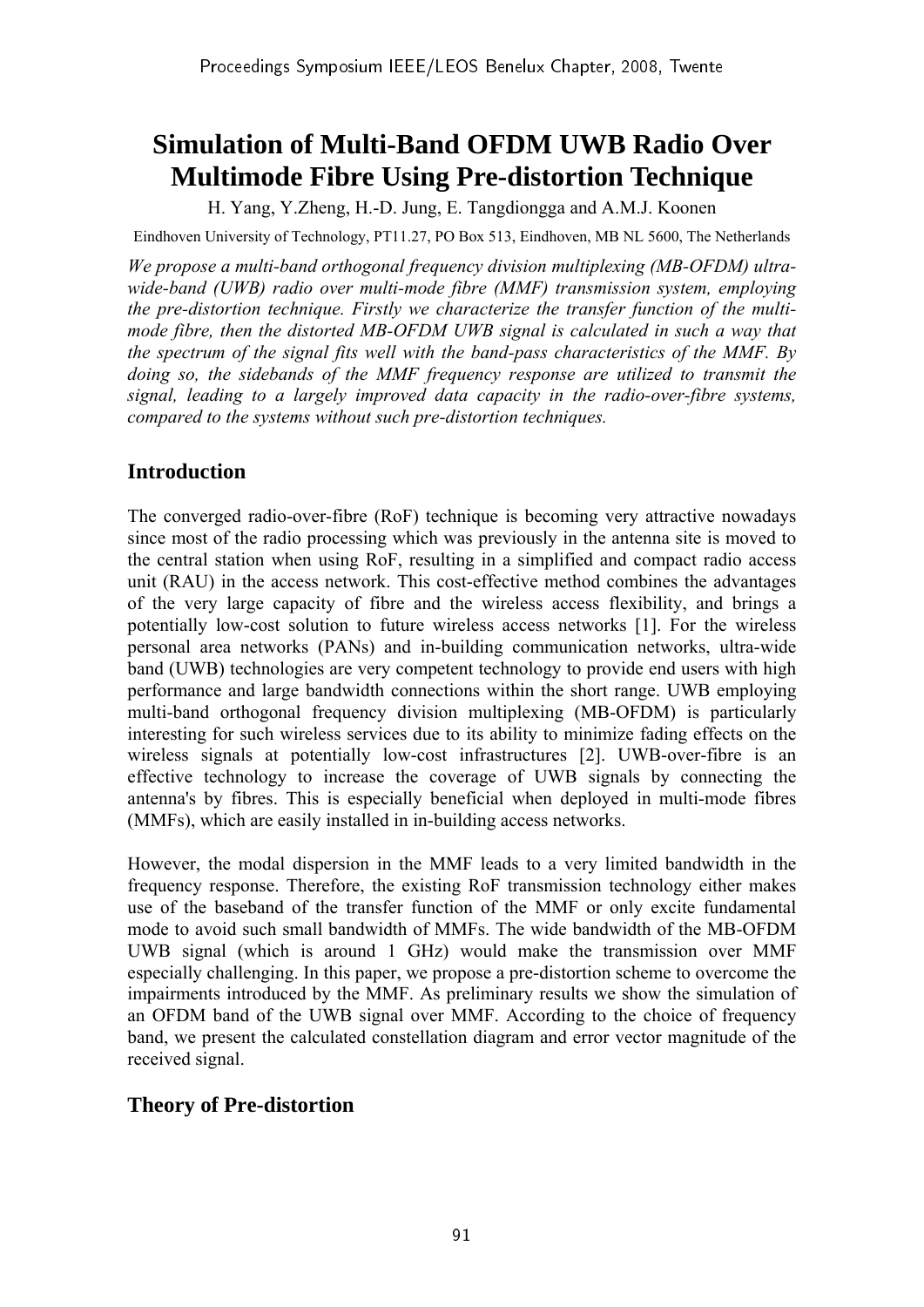Figure 1 shows the general schematic illustrations of the systems for transmiting MB-OFDM UWB signal over MMF without and with pre-distortion. In Fig. 1(a), the MB-OFDM signal  $s(t)$  is generated according to EMCA-368 standard [2], in the frequency domain, the three sub-bands are allocated at 3.432, 3.960 and 4.488 GHz, respectively. The total bandwidth of the UWB signal is 1.584 GHz. The transfer function of the MMF is presented by  $H(\omega)$ , which is exported from VPI MMF model [3]. It is seen in Fig 1(a) that the spectral of the signal is corresponding to one of the tranmission null point of the MMF transfer function, therefore the signal is largely degraded by the MMF. By using the pre-distortion method, the intial signal  $s(t)$  is pre-distorted to  $g(t)$ , which is calcalated in such a way that its spectral  $G(\omega)$  has three discrete sub-band. The three sub-band fit into the three slope of the MMF transfer function, as illustrated in Fig. 1(b). At the output the fibre, a reversed calcaluation is needed to post-compensate the mathmetical operation from  $s(t)$  to  $g(t)$ , in order to decode the intial information.



Figure 1. Schematic illustration of the system (a) without pre-distortion and (b) with predistortion.

#### **Preliminary Simulation Results of OFDM-over-MMF**

To implement a simulation model for the proposed pre-distortion system, we start to investigate the influence of the MMF on the OFDM signal for certain carrier frequency. Figure 2 presents the calculated 16-QAM OFDM signal (with 256 sub-carriers) at central frequency of 1 GHz and of 300 MHz bandwidth. Figure 3 shows the attenuation of the MMF up to 6 GHz. This is characterized over 500 m graded index (GI) MMF for 6 μm offset launch condition. In figure 4, we also present the constellation diagram after

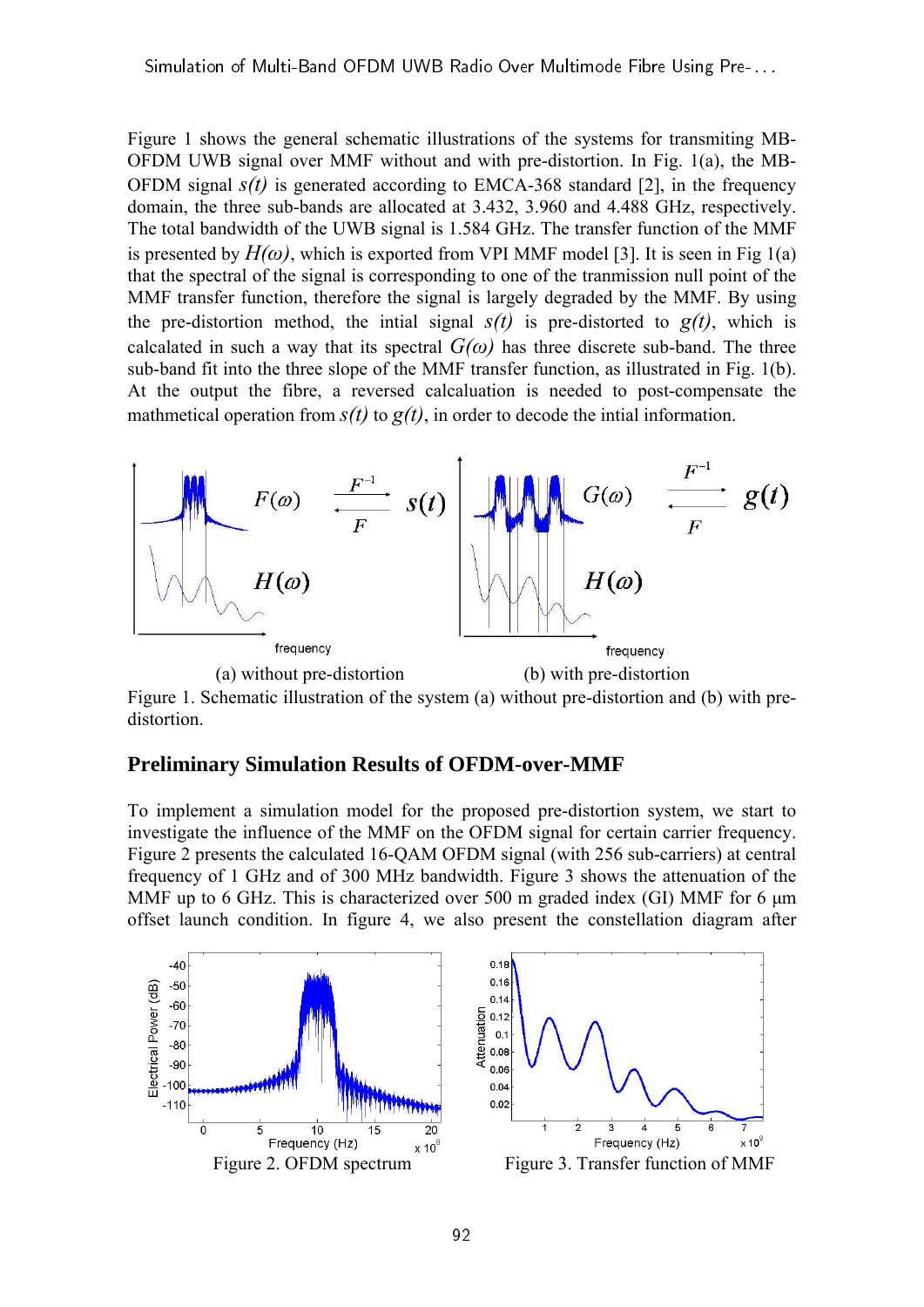transmission of 500 m MMF. The OFDM signal is centered at 1.2 GHz. From Fig. 3 we can see that 1.2 GHz is approximately the central frequency of the first slope of the MMF transfer function.



Figure 4. Demodulated OFDM data, after 500 m MMF

In figure 4, we can observe that all the degradation of the signal come from the amplitude error in the constellation, which is caused by the fact that we only simulate the attenuation feature of the MMF, instead of phase shift of MMF. Finally, we change the central frequency of the OFDM signal and study the influence of the matching between the transfer function of the MMF and the signal spectrum. Two sets of OFDM bandwidth are used, which are 300 and 600 MHz respectively. By comparing Fig. 4 and Fig. 3, we can conclude that the better system performance can be achieved when the OFDM carrier frequency is chose as the central frequency of the MMF slope in the



 Figure 4. EVM as a function of data carrier frequency transfer function. The reason is that, at those frequencies, the spectral of the OFDM data